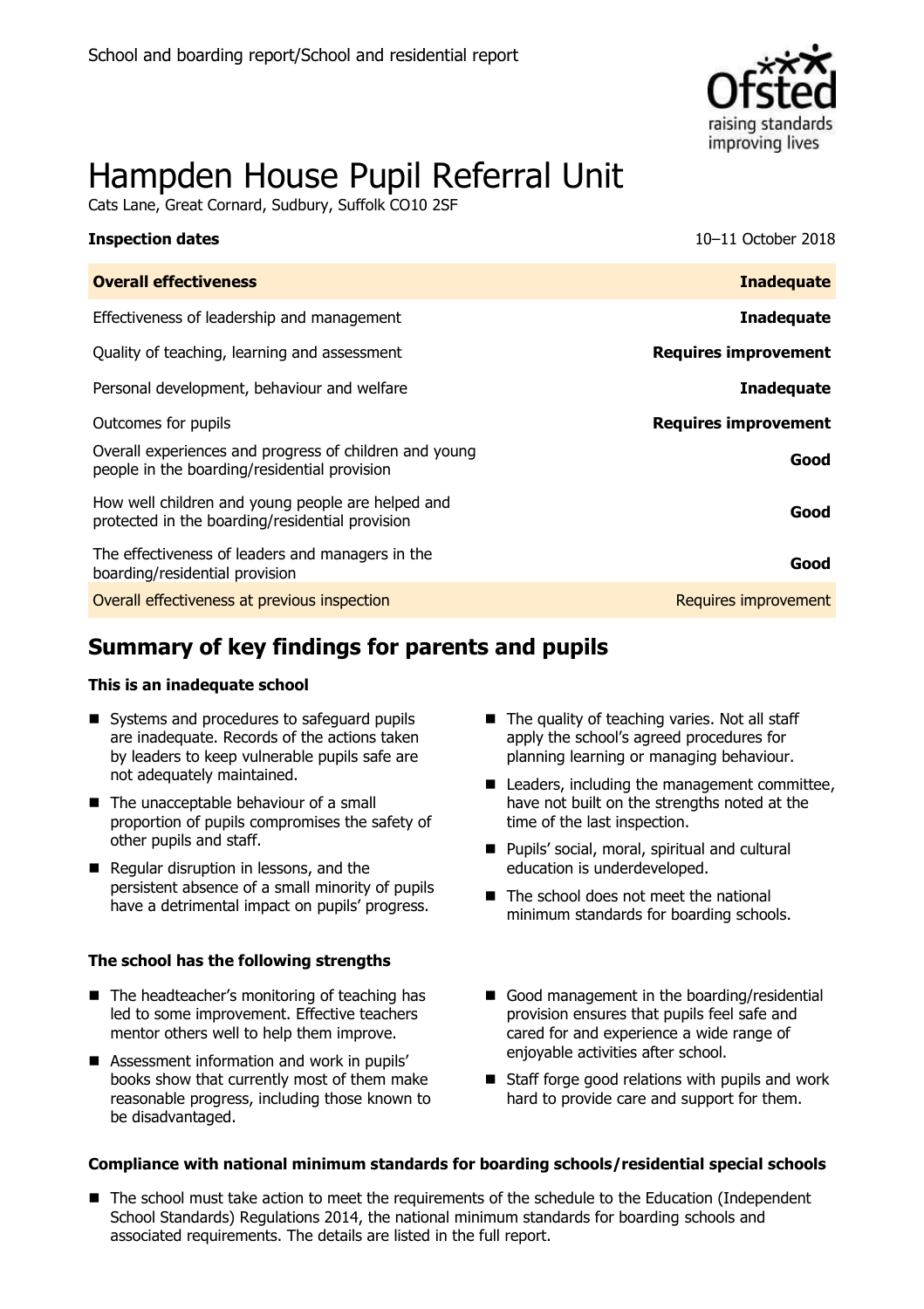

# **Full report**

In accordance with section 44(2) of the Education Act 2005, Her Majesty's Chief Inspector is of the opinion that this school requires significant improvement, because it is performing significantly less well than it might in all the circumstances reasonably be expected to perform.

### **What does the school need to do to improve further?**

- Improve the quality of leadership and management by:
	- strengthening the school's safeguarding arrangements, particularly the quality of record keeping of the actions taken to protect the school's most vulnerable pupils
	- demonstrating that every action is taken to keep pupils safe, including those who do not attend school regularly
	- reviewing and improving the school's systems and procedures to safeguard pupils
	- effectively promoting pupils' spiritual, moral, social and cultural development.
- Improve pupils' personal development, behaviour and welfare by:
	- prioritising immediate improvements to pupils' daily behaviour
	- clarifying with pupils the expectations of them, particularly their conduct, and attitudes towards each other and staff
	- eliminating the swearing and abuse directed towards staff
	- seeking further training for staff on managing the most challenging behaviour, so that they can prevent it from regularly re-occurring
	- reducing the small proportion of pupils who are persistently absent from school.
- Gaining greater consistency in the quality of teaching, learning and assessment by:
	- reaffirming the school's agreed procedures for managing behaviour in lessons, and ensuring that all staff apply them consistently
	- checking regularly that all teachers use the school's agreed procedure for planning teaching and learning
	- clarifying what teachers expect all pupils to learn in lessons
	- providing pupils with tasks that encourage them to write at length.

### **The school must meet the following national minimum standards for residential special schools**

- **Standard 12 – Promoting positive behaviour and relationships**
	- All children and staff are given the opportunity to discuss with a relevant adult (who was not directly involved), within 24 hours, incidents of restraint, including reasonable force, they have been involved in, witnessed or been affected by (NMS 12.5)
	- A written record is kept of major sanctions and the use of any reasonable force.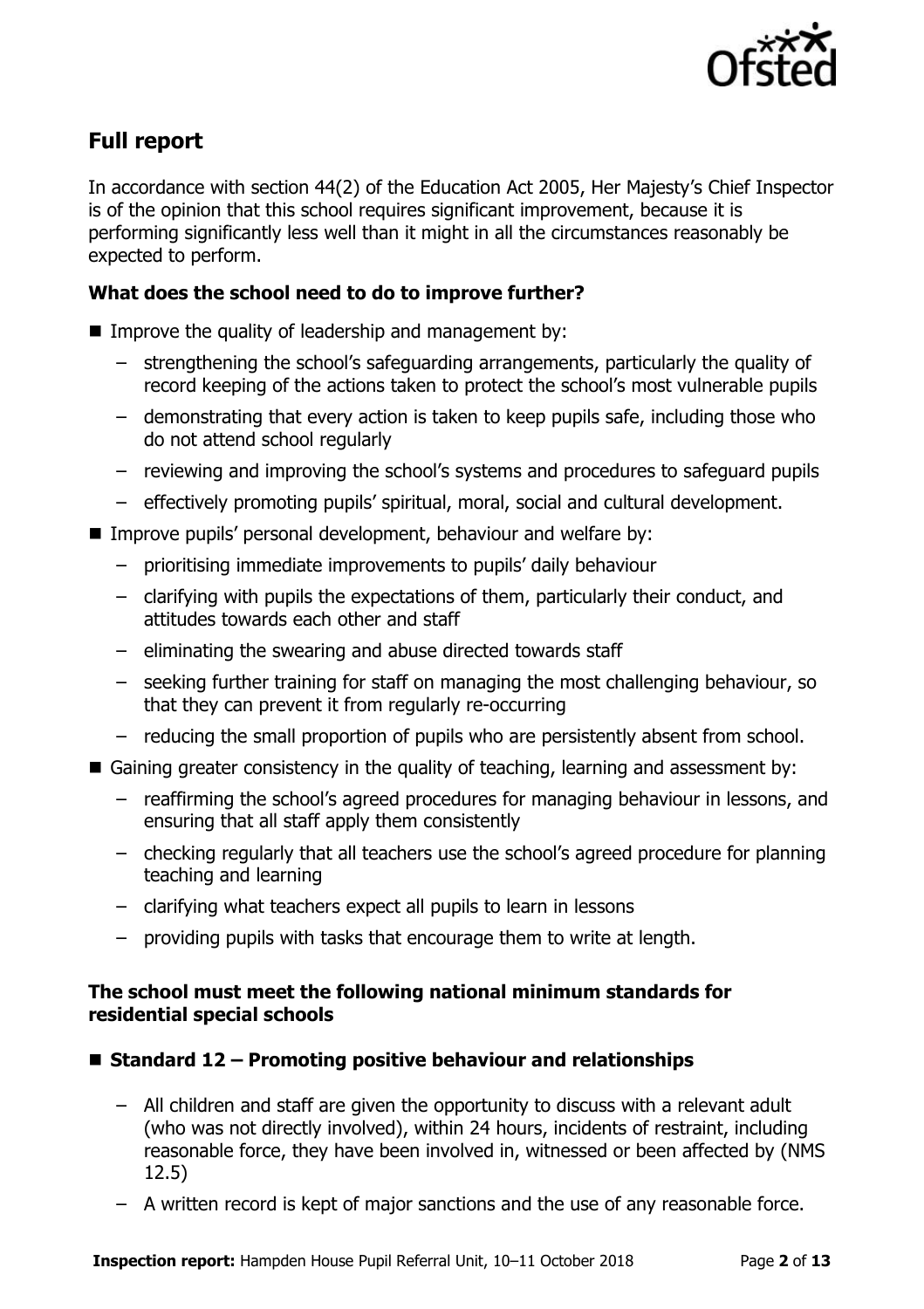

Records include the information in Appendix 2 (use of reasonable force). The record is made within 24 hours and is legible. Children are encouraged to have their views recorded in these records. The school regularly reviews any instances of the use of reasonable force and examines trends or issues to enable staff to reflect and learn in a way that will inform future practice (NMS 12.6).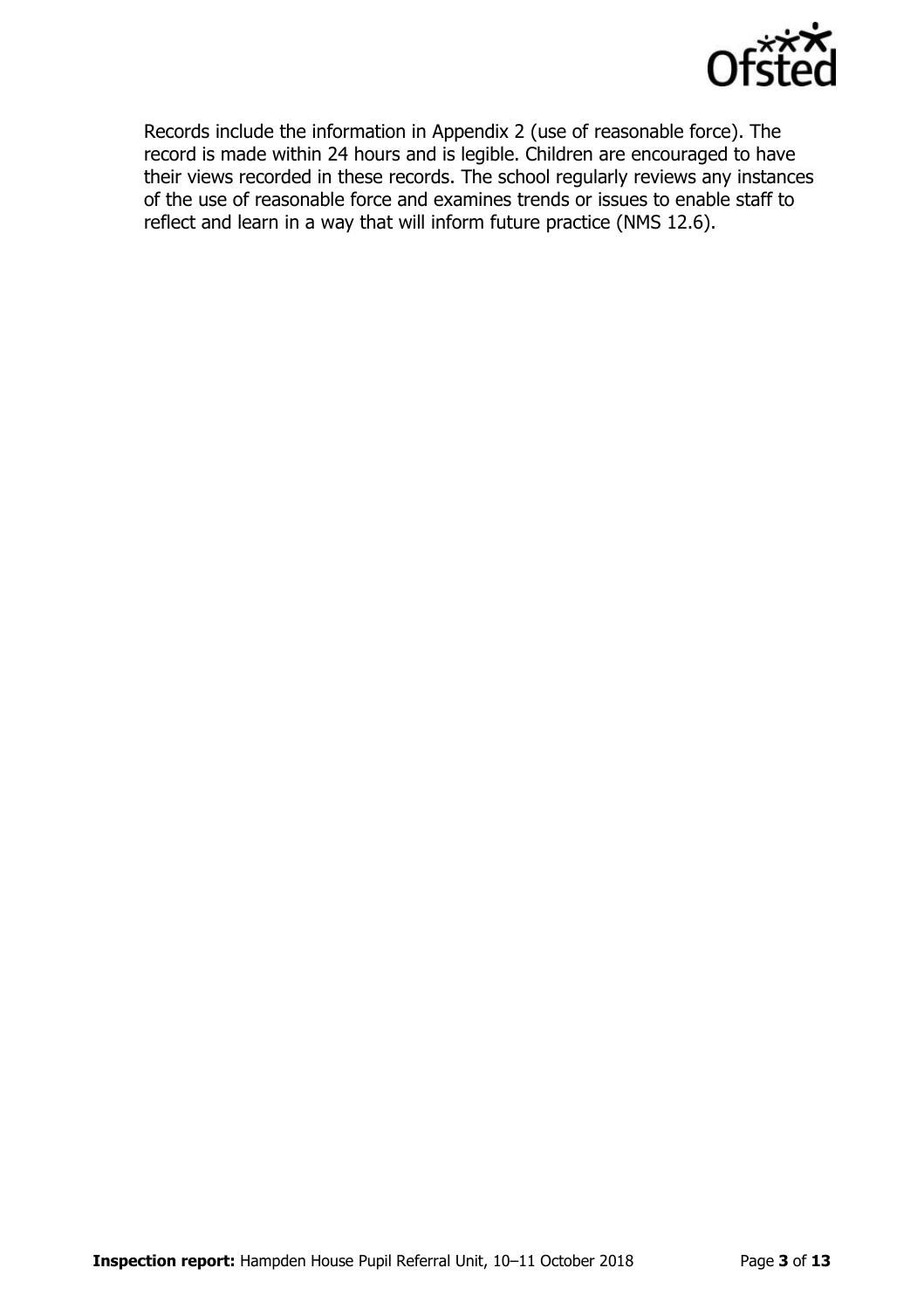

# **Inspection judgements**

| <b>Effectiveness of leadership and management</b>                                                    | <b>Inadequate</b> |
|------------------------------------------------------------------------------------------------------|-------------------|
| The effectiveness of leaders and managers in the<br>boarding/residential provision                   | Good              |
| How well children and young people are helped and<br>protected in the boarding/residential provision | Good              |

- School leaders have not built substantially on the outcomes of the previous inspection. Behaviour is not managed effectively. Persistent absence rates remain too high. This undermines the school's efforts to promote pupils' spiritual, moral, social and cultural development. Pupils show little understanding of the consequences of their behaviour or actions.
- Not enough attention is paid to safeguarding pupils. Senior leaders are suitably trained and understand their roles and responsibilities. However, their current approach to child protection is not sufficiently robust.
- Leaders evaluate the school's effectiveness as good. This is too generous. Leaders can point to improvements made to teaching, learning and assessment that have enhanced pupils' social and academic progress. However, at times, the school is unsafe. A minority of pupils regularly disrupt the school day. They show little respect for staff, including senior leaders.
- All pupils have special educational needs and/or disabilities (SEND). Their needs are clearly identified and supported by a senior leader responsible for SEND. Most pupils are also eligible for the pupil premium. Leaders make effective use of this funding to provide disadvantaged pupils with an enriched curriculum and to promote their confidence and self-esteem.
- A broad range of academic subjects, including music, design technology and computing, is complemented by a range of off-site activities, outdoor learning and additional therapy from a trained counsellor.
- **Pupils have weekly opportunities to learn about careers and the workplace. These** procedures are new and not firmly established. Pupils' understanding of British values, particularly tolerance and respect, is not always evident in their behaviour and attitudes towards others.
- The headteacher is knowledgeable and experienced and shows a thorough understanding of this type of short-stay provision. He has the full support of his staff, who work together as a team. Suitable plans are in place to improve provision.
- Leaders currently identify a small minority of pupils with very challenging behaviour whom the headteacher feels cannot be, and are not, supported well at the school. Observations of pupils noted by inspectors, including their regular violence, bad language and lack of control, support the view that these pupils are not supported well.
- Leaders stay in regular contact with pupils' families to keep them informed of their child's progress and to communicate with them if their child's behaviour deteriorates.
- Leaders and managers responsible for children in the boarding/residential provision ensure that they are kept safe and attend school regularly. Their whereabouts is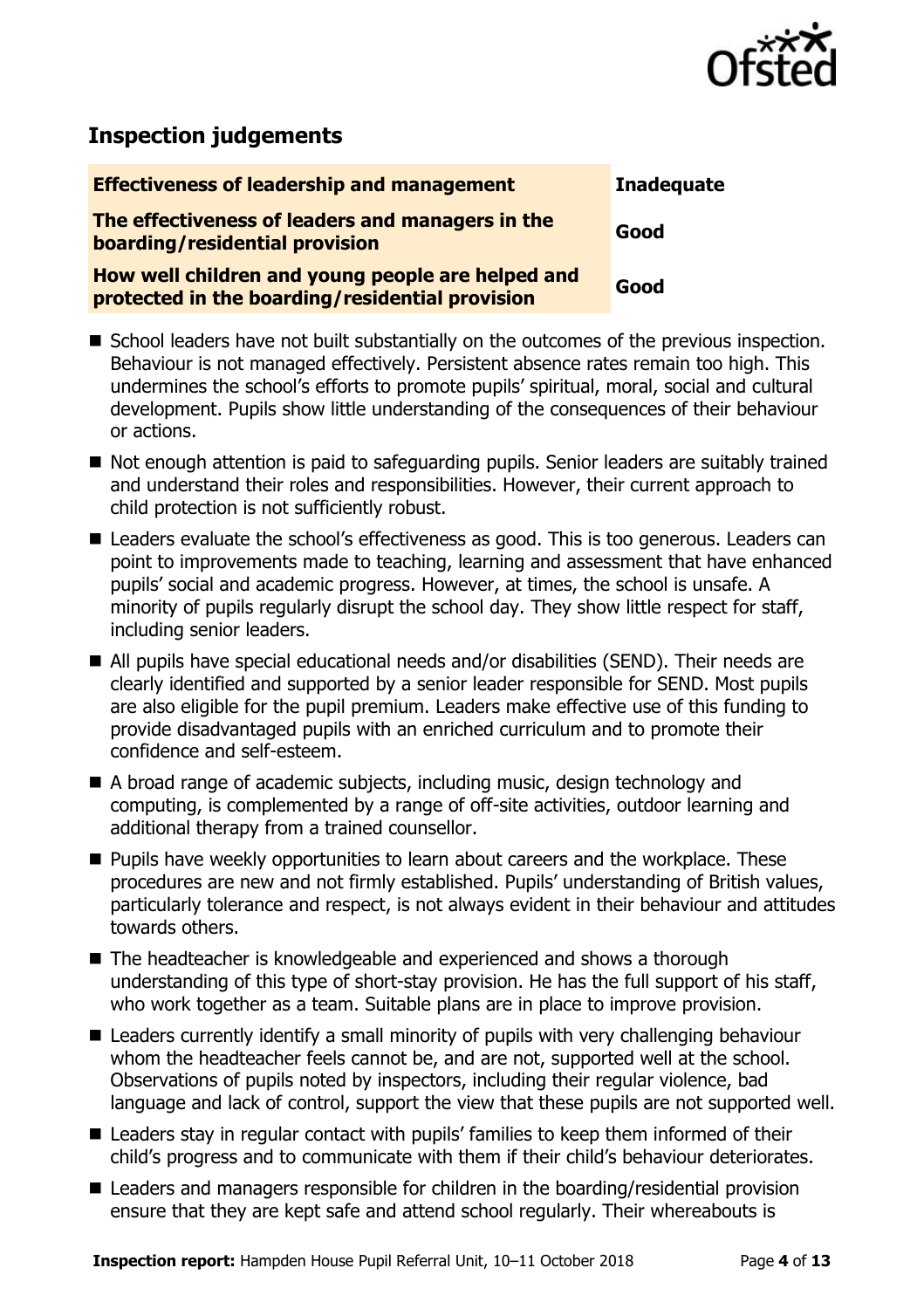

always carefully monitored by care staff. Children are helped to build and maintain good relationships. Staff work effectively as a team. They get to know the individual behaviours and triggers of each child or young person and often step in to prevent poor behaviour escalating.

 Residential care leaders provide pupils with a safe, stimulating environment to live in. Staff strive to make it homely. Staff and children have painted murals of cartoon characters and superheroes on corridor walls. Children's bedrooms are personalised with photographs, and the main lounge is comfortable. Leaders acknowledge that the toilets and bathrooms need updating.

### **Governance**

- The management committee has not been sufficiently rigorous in checking that the school's safeguarding arrangements are robust. Shortfalls in leaders' record keeping of child protection issues have not been identified prior to the inspection. This has jeopardised the safety of some of the school's most vulnerable pupils.
- The management committee oversees the school's finances effectively. Committee members monitor leaders' use of the pupil premium well. They can point to clear evidence of its impact on improving the progress and welfare of disadvantaged pupils.
- Committee members are knowledgeable and experienced. They show a good understanding of the school's overall purpose and aims. They feel that a small minority of pupils recently placed in the school by the local authority are not suited to this type of provision. The school's aim of re-integrating pupils back into mainstream education following their short stay is undermined by pupils' extremely challenging behaviour in school.

### **Safeguarding**

- The arrangements for safeguarding are not effective.
- Leaders do not maintain detailed records about the actions taken to keep pupils safe from harm. Information received when staff raise a concern is stored appropriately, but it is unclear whether effective action has been taken in a timely way because records are not suitably maintained. The impact of the leaders' actions to fully safeguard pupils is not recorded satisfactorily or reviewed systematically.
- Partnership working with a range of support agencies is well established. However, records of key meetings, joint reviews and the combined actions taken to safeguard those at risk are not effectively maintained. School leaders follow up matters diligently by speaking with other agencies responsible for safeguarding. They keep their own written records, but do not transfer this information into pupils' personal files or maintain a running log of the actions they have taken.
- The safety and welfare of very vulnerable pupils who are persistently absent from school are a serious concern. Leaders were unable to account for the whereabouts of pupils known by social services and the police who have not attended school recently.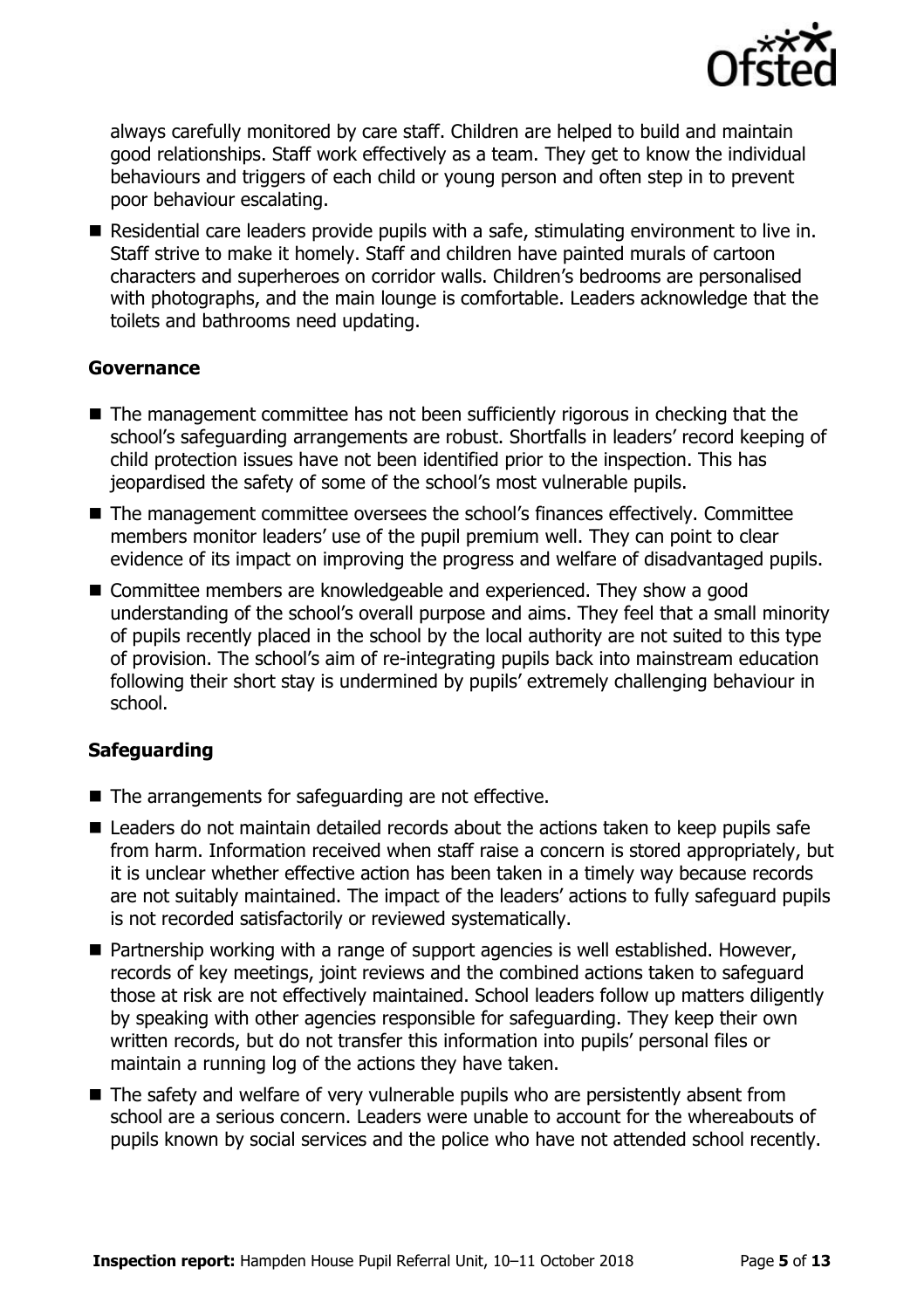

- The school's safeguarding policy has been updated this year. The single central record is well maintained. All the necessary checks are made when employing new staff to work with children.
- Staff training in safeguarding, including the 'Prevent' duty, is up to date.
- The school grounds are safe and public access to the buildings is carefully controlled.

### **Quality of teaching, learning and assessment Requires improvement**

- Teaching varies widely. Currently, half of the teaching staff are either recently trained or are new to this type of setting. The school's agreed procedures for teaching and managing behaviour are not always applied consistently.
- Teachers use a common approach to planning lessons, but teachers' use of the agreed planning template varies too much across classes. It is not always clear what pupils are expected to learn. Some tasks do not provide sufficient challenge for older pupils. When learning fails to capture and retain their interest, some pupils easily lose concentration and disrupt the learning of others.
- Although staff have received additional training in developing pupils' writing and use of grammar, books show that pupils have few opportunities for extended writing, to help them develop their skills.
- Reading is taught effectively. Staff work hard to build pupils' confidence in reading. The few pupils who agreed to read aloud to inspectors did so with fluency and understanding.
- Leaders have ensured that weaker teaching has been tackled systematically. Currently, the most effective practitioners provide regular training and one-to-one support to staff who need to develop their teaching further.
- Regular monitoring and staff training have led to improved teaching and assessment. Procedures to monitor the progress of individuals are much more systematic and provide leaders with a detailed overview of how well pupils are doing. However, pupils do not benefit fully from this because their learning is frequently interrupted by poor behaviour.
- Most teachers use 'time-outs' effectively in lessons. Pupils who ask for time-out or are sent out of lessons to calm down promptly return to learning. These procedures are less effective with those pupils who refuse to leave lessons when asked. They ignore teachers' requests to leave, which leads to further disruption of the learning of others.

### **Personal development, behaviour and welfare Inadequate**

### **Personal development and welfare**

- The school's work to promote pupils' personal development and welfare is inadequate.
- $\blacksquare$  Most pupils join the school with a history of poor attendance. Leaders can show that, over time, as attitudes towards school improve, the attendance of most pupils improves significantly during their short stay. Despite this improvement, overall attendance remains low. A small proportion of pupils are persistently absent from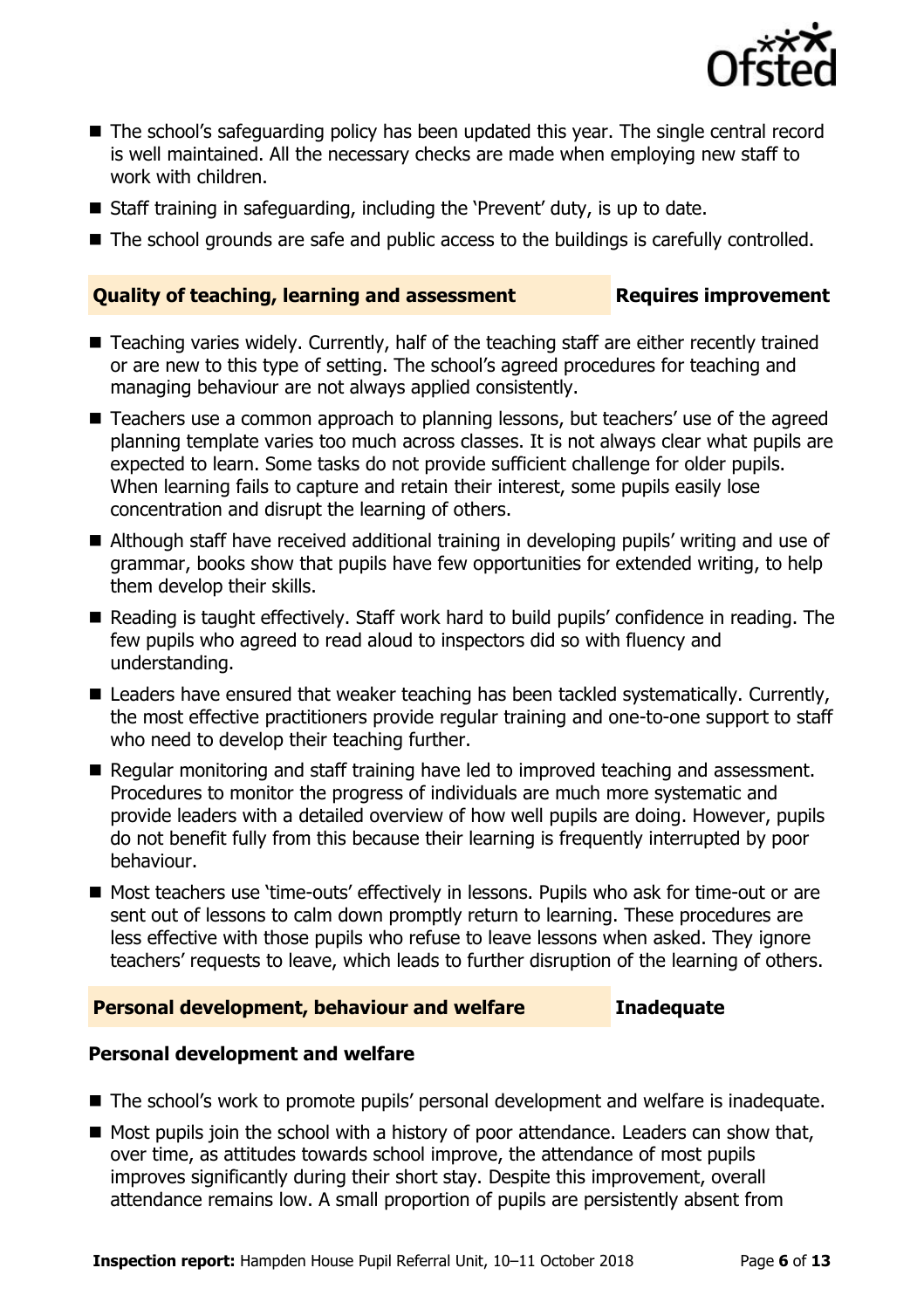

school. This shows no signs of improving and raises further concerns about pupils' safety and welfare.

- Staff provide good care and support for pupils on a daily basis. They forge positive relations and get to know them well. Staff regularly praise and reward pupils to boost pupils' confidence and self-esteem.
- **Pupils wear their uniforms with pride. They usually mix together well during breaks and** lunchtimes. Eating together is a sociable and enjoyable event. Arrivals into and departures from school are orderly and calm. However, all of this can change in an instant because behaviour is so volatile. During the inspection, violent and aggressive behaviour, often requiring restraint from staff, ruined these social occasions. This volatility can undermine pupils' welfare.

### **Behaviour**

- The behaviour of pupils is inadequate.
- $\blacksquare$  During the inspection, there were moments when the safety of staff and pupils was compromised by very disruptive behaviour. The fire alarm was deliberately activated by pupils on four different occasions. Pupils did this without considering the implications of their actions, or the risks to the safety of others.
- Leaders feel that there are clear procedures based on rewards and consequences to manage pupils' behaviour in lessons, and that these procedures generally work. Pupils are aware of these procedures, including being placed in isolation, but inspectors noted that they often choose to ignore them. Staff end up negotiating with pupils, rather than applying the school's agreed procedures consistently to improve their behaviour and attitudes.
- A minority of pupils regularly leave lessons. They roam the site and damage school property. Pupils use abusive language towards staff. Too much of teaching assistants' time is wasted trying to get pupils back into classrooms. They do this at considerable danger to themselves as physical handling and restraint are often needed to manage extreme behaviours. Some pupils show no compunction in lashing out at staff.
- **Despite this regular, unacceptable behaviour, other pupils attempt to maintain their** focus on learning, and avoid becoming involved in the disruption. The challenging behaviour displayed throughout the inspection prevented pupils from sharing their views about the school with inspectors.
- Leaders' analysis of their records shows that incidents of poor behaviour occur regularly, particularly by a small minority of pupils with very challenging behaviour. Short-term exclusions from school vary widely during each year and remain high. Pupils feel that bullying happens, mostly name-calling and physical bullying. They are confident that staff will help them to resolve it.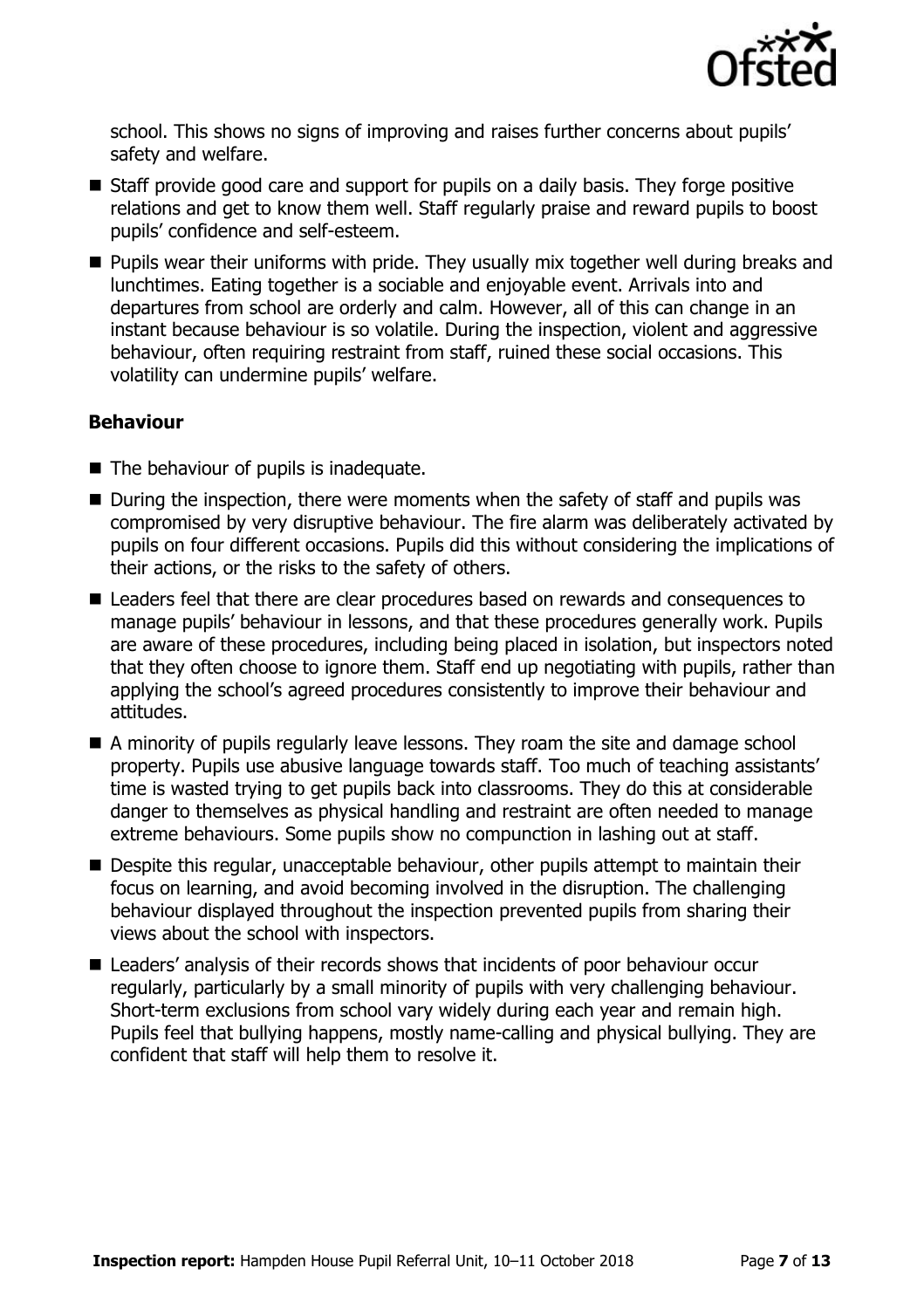

### **Outcomes for pupils Requires improvement**

- **Pupils join the school at different stages and times of the school year. Most have** missed long periods of schooling due to their low attendance or poor behaviour. They are helped to settle quickly. They establish positive relations with staff and most of them re-engage in learning.
- Currently, the biggest barrier to pupils' better progress is their poor behaviour. Their books show that too often, a small minority of pupils leave lessons and disengage from learning. When this happens, they make no progress. Furthermore, the learning and progress of others are regularly disrupted.
- At this early stage of the year, books show that pupils' progress varies depending on the quality of teaching they regularly receive, and their behaviour. Inspectors noted that well-planned and organised teaching in practical subjects such as food preparation engaged pupils well and led to their good progress. Elsewhere, where tasks do not stimulate pupils, they easily disengage and make very little progress.
- Detailed assessment procedures illustrate pupils' academic progress and social development from their starting points. All pupils have an individual education plan to inform teachers of their needs and interests. Pupils also have personal targets for them to aspire to.
- Leaders' analysis of this information shows that since the last inspection, their actions to improve teaching have led to better progress for most pupils. Last year, most pupils met or exceeded the challenging targets set for them in English and mathematics. These procedures have recently been extended into science and geography.
- Almost all pupils are known to be disadvantaged. Additional funding is used effectively to promote their self-esteem and aid pupils' progress. Leaders purchase school uniforms and equipment for them and enable them to attend off-site enrichment activities. All pupils spend time with a counsellor and benefit from therapies such as 'talk and draw'.
- Over the past two years, the school has enabled most pupils to re-integrate back into mainstream school or into other alternative settings. Leaders can point to many examples of positive, life-changing support provided that has enabled pupils to return to their mainstream schools.

### **Overall experiences and progress of children and young people in the boarding/residential provision Good**

- Children and young people are shown how to cooperate with each other and share toys and equipment together. They say that they like staying in residential provision because, 'It is fun, and the staff do lots of activities with us'. They feel that they can talk to staff if they want about 'stuff' and share their concerns with them.
- Children develop positive relationships with staff and other pupils. Staff get to know them well and they are treated with dignity and respect. Staff encourage them to do the same to other children and adults.
- In the more relaxed, informal setting of the boarding/residential provision, most children behave well. They thrive in this less structured environment and cooperate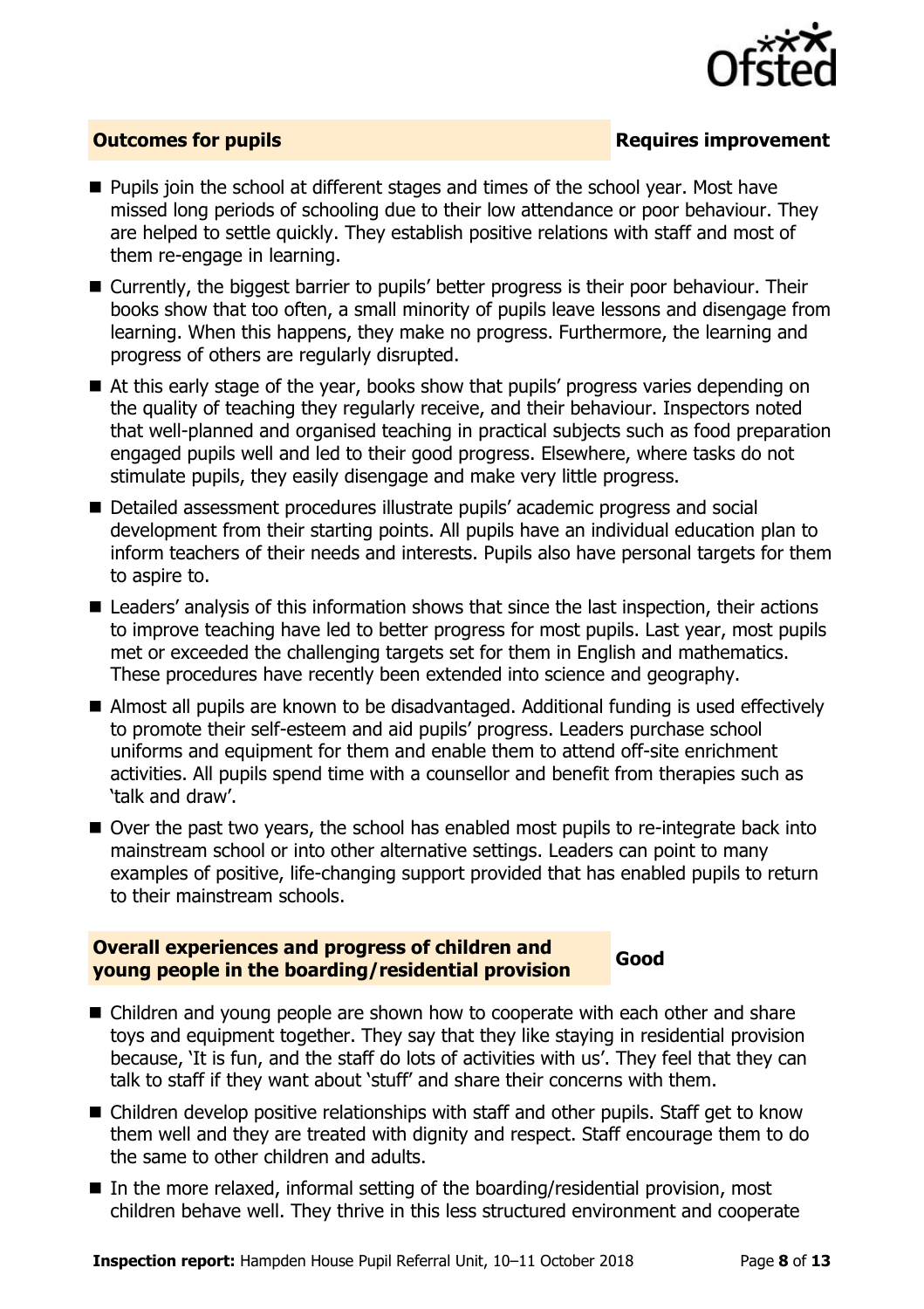

much more effectively with their peers. They share positive relations with their carers. Staff promote this well by engaging them in a wide range of evening activities and offsite visits.

- Caring staff challenge unwanted behaviours appropriately. For example, swearing and the use of offensive hand gestures are challenged consistently. Following minor incidents, staff engage children in conversations to reflect on their behaviour.
- Records show that incidents requiring physical handling and restraint are not always managed systematically. In these cases, not all staff listen to and record the views of children. They do not scrutinise rigorously their records to spot patterns and trends in behaviour and inform actions to improve it.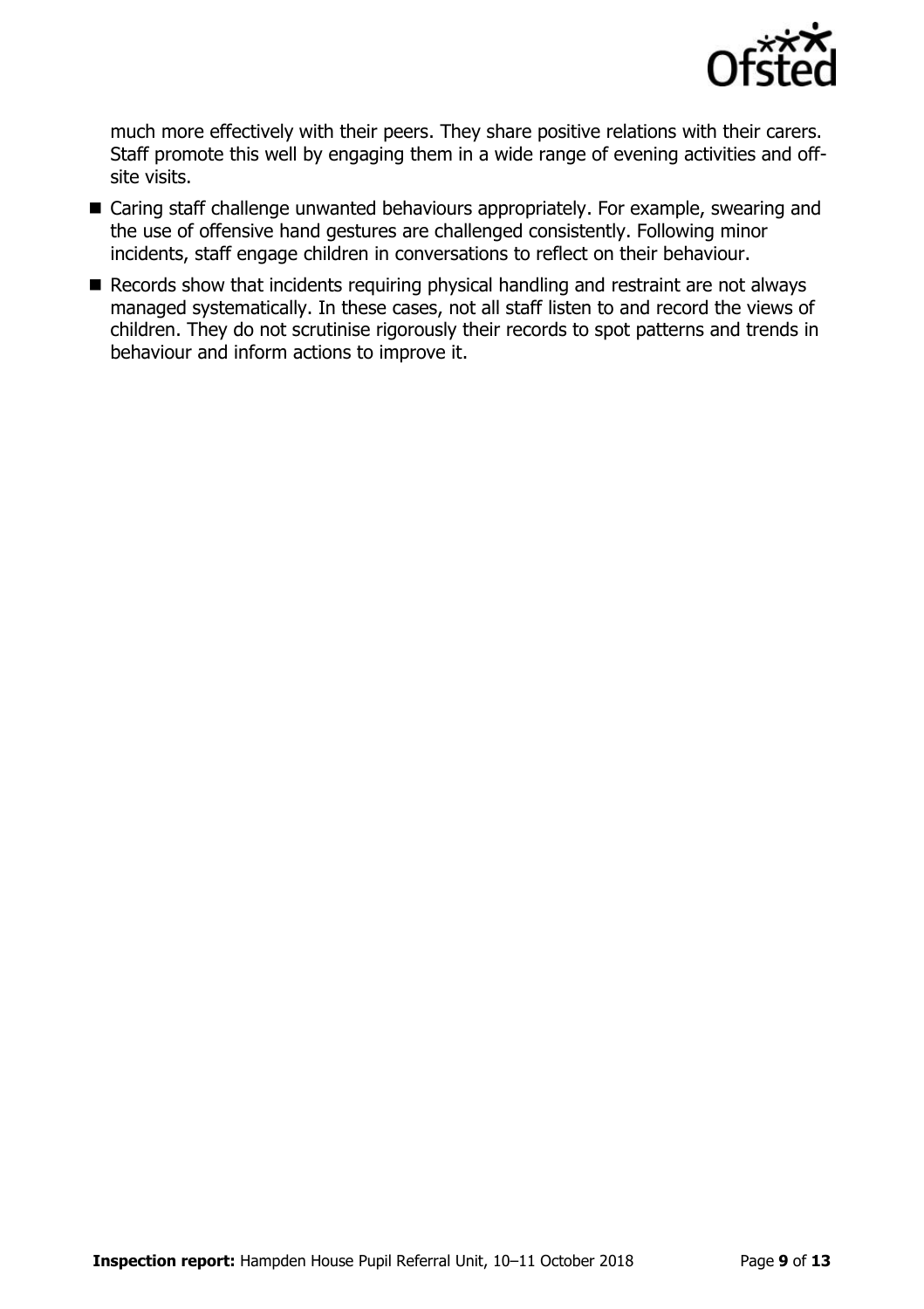

# **School details**

| Unique reference number             | 124530         |
|-------------------------------------|----------------|
| Social care unique reference number | SC024594       |
| Local authority                     | <b>Suffolk</b> |
| Inspection number                   | 10046530       |

This inspection of the school was carried out under section 5 of the Education Act 2005. The inspection of residential provision was carried out under the Children Act 1989, as amended by the Care Standards Act 2000, having regard to the national minimum standards for residential special schools.

| Pupil referral unit      |
|--------------------------|
| Pupil referral unit      |
| 8 to 14                  |
| <b>Boys</b>              |
| 19                       |
| 7                        |
| Management committee     |
| Jane Sharp               |
| <b>Graham Alcock</b>     |
| 01787 373583             |
| https://hampdenhouse.net |
| admin@hampdenhouse.net   |
| 24-25 May 2016           |
|                          |

### **Information about this school**

- The school is a pupil referral unit (PRU) that provides short-stay, full-time education and residential care for up to 30 boys aged eight to 14 years old. All pupils have been permanently excluded from mainstream schools or have moved from another PRU.
- Most pupils are White British. All of them have SEND. A higher than average proportion of pupils have an education, health and care plan. The large majority of them are eligible for pupil premium funding.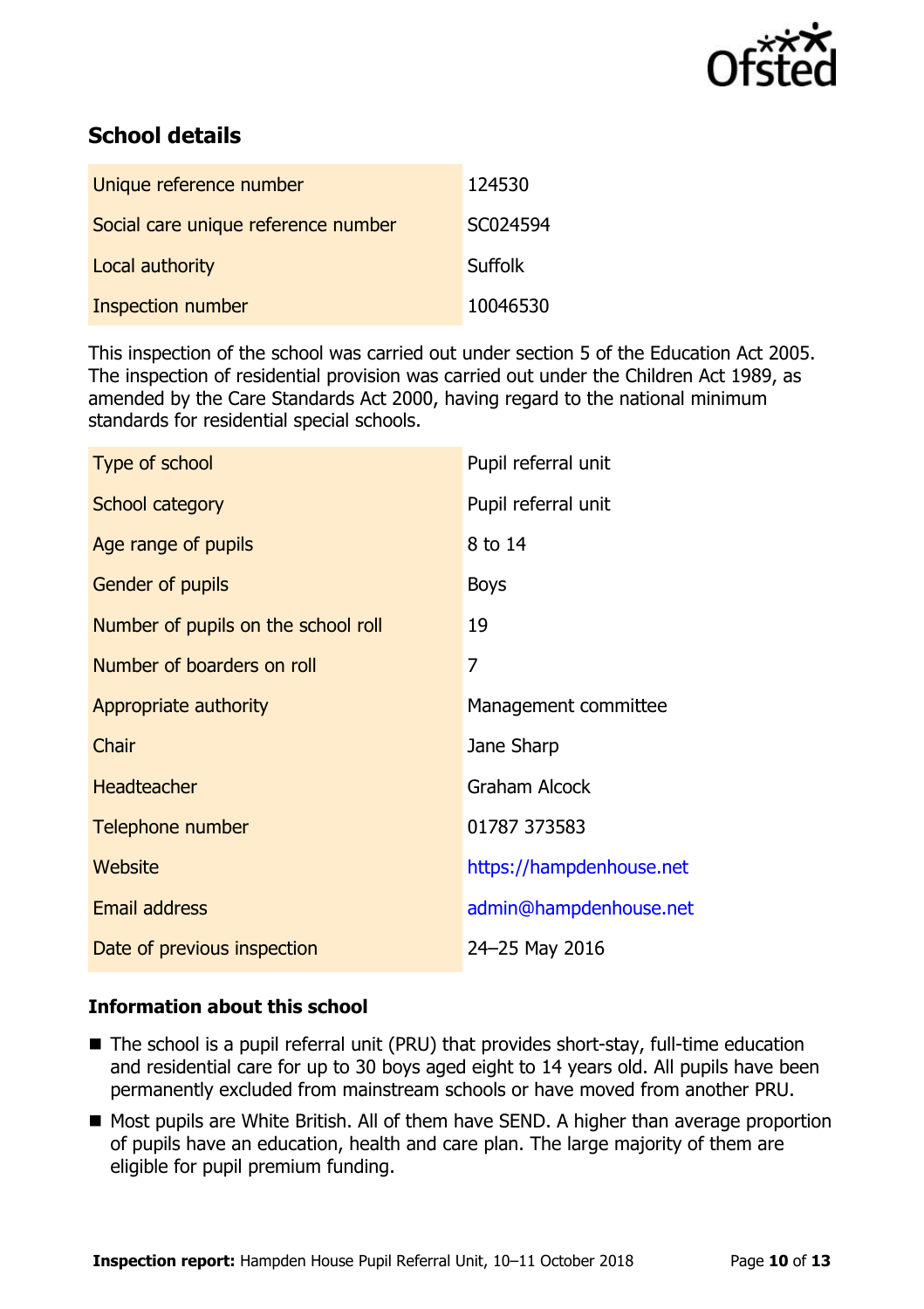

■ The acting headteacher at the time of the last inspection was appointed as the substantive headteacher in 2016.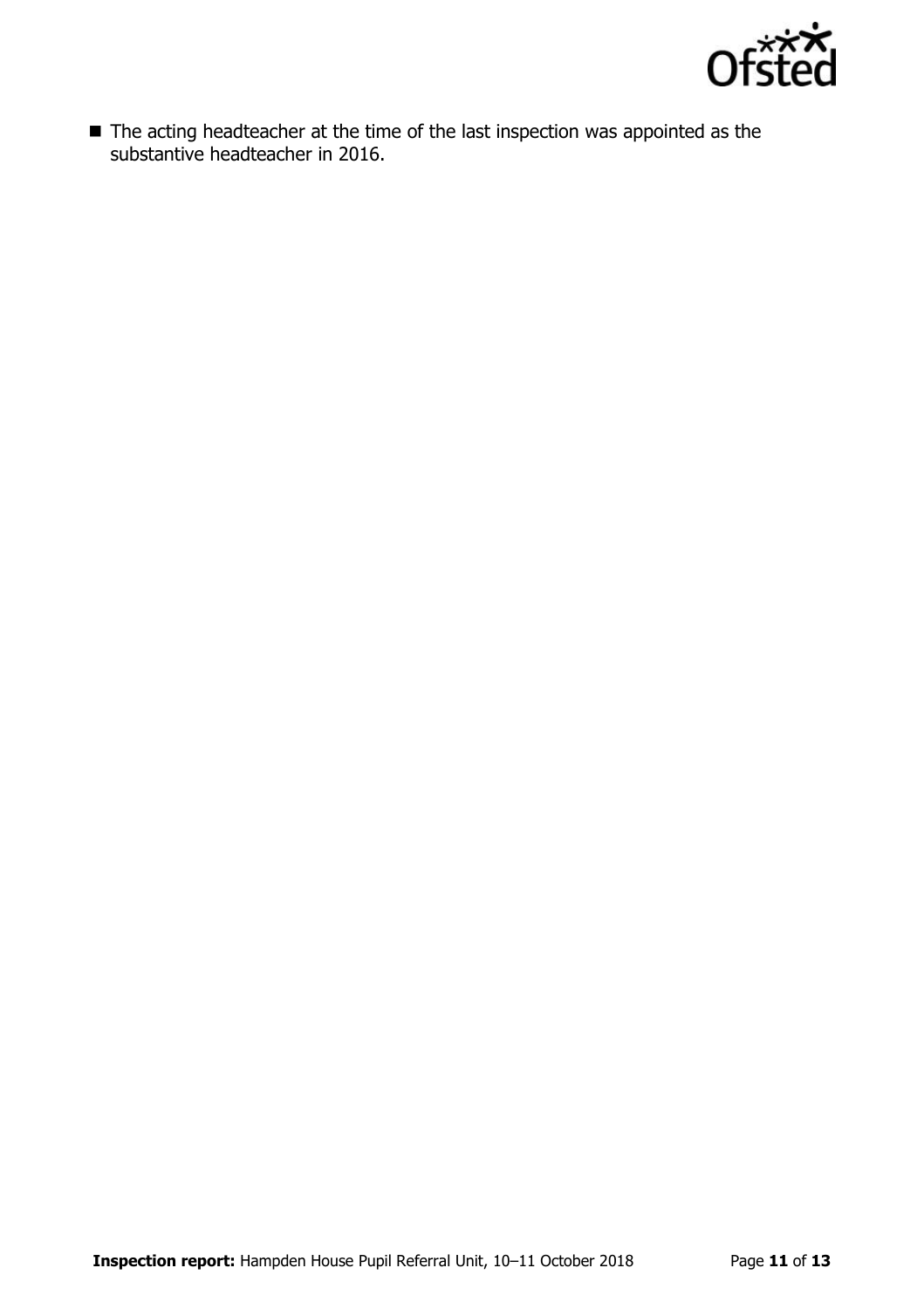

# **Information about this inspection**

- Inspectors met with the headteacher, and other leaders of the school and the residential provision. They met with three members of the management committee and a representative of the local authority.
- Inspectors scrutinised documents, including self-evaluation and improvement planning, assessment records, monitoring records of pupils' behaviour and attendance, safeguarding documentation and minutes of leaders' meetings.
- They observed pupils at work in lessons and looked at the work in their books. They spoke informally with pupils at breaks and lunchtimes, joined them for lunch and listened to a small sample of pupils read.
- They considered the five responses to Ofsted's online questionnaire, Parent View, together with their comments using the free-text service, four responses from pupils and 13 responses from staff to Ofsted's questionnaires.

### **Inspection team**

| John Mitcheson, lead inspector | Her Majesty's Inspector          |
|--------------------------------|----------------------------------|
| Liz Cornish                    | Ofsted Inspector                 |
| <b>Trish Palmer</b>            | <b>Regulatory Care Inspector</b> |